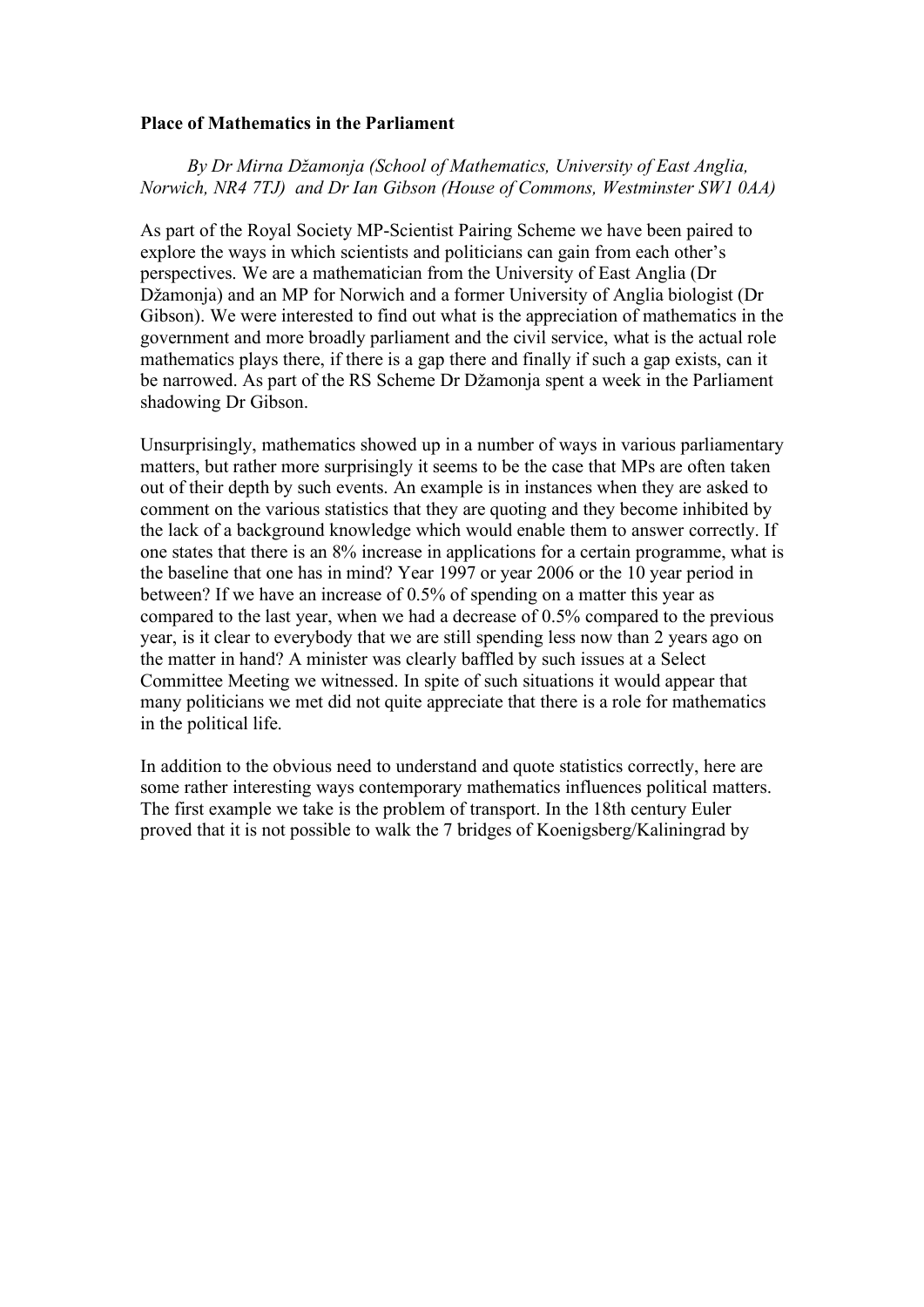crossing each bridge exactly once, no matter where one starts.



This is a simple example of a transport problem where one needs to optimise the route but the mathematics gives a limit to what can be done. This type of problem, raised to an incomparably more complex degree of sophistication and difficulty, is the subject of mathematical Graph Theory, see e.g. [1]. This is one of the many scientific elements one needs to study to devise transportation networks.

Another example we can take is in the area of IT. This may come as a surprise to some, but there are every day problems stated in mathematical terms that simply cannot ever be solved by a conventional computational approach. A famous example is a problem in which one is given a list of four hundred applicants for accommodation in which one hundred applicants will be accommodated in fifty duplex houses. However, there is also a list of incompatible pairs of applicants where no pair from the list should be neighbouring in the same house. It is very easy to check if any proposed ranking of these applicants satisfies the requirements. However, to actually generate a satisfactory ranking from scratch by checking all possibilities is basically impossible, the number of calculations that would be needed is larger than the number of atoms in the known universe! So we or our successors on this planet can never hope to build a supercomputer that can solve this type of problem by simple calculations. We may hope that it can be done by more ingenious programming (as indeed is the case with the example given here). It is one of the outstanding open problems of Computer Science and Mathematical Logic to determine if there are computational problems of this type that cannot be solved using any sort of intelligent programming, and genuinely require new sort of computers. This is known as the P versus NP problem, see [2] and it is one of the seven outstanding problems of mathematics for the  $21<sup>st</sup>$  century, known as Clay's